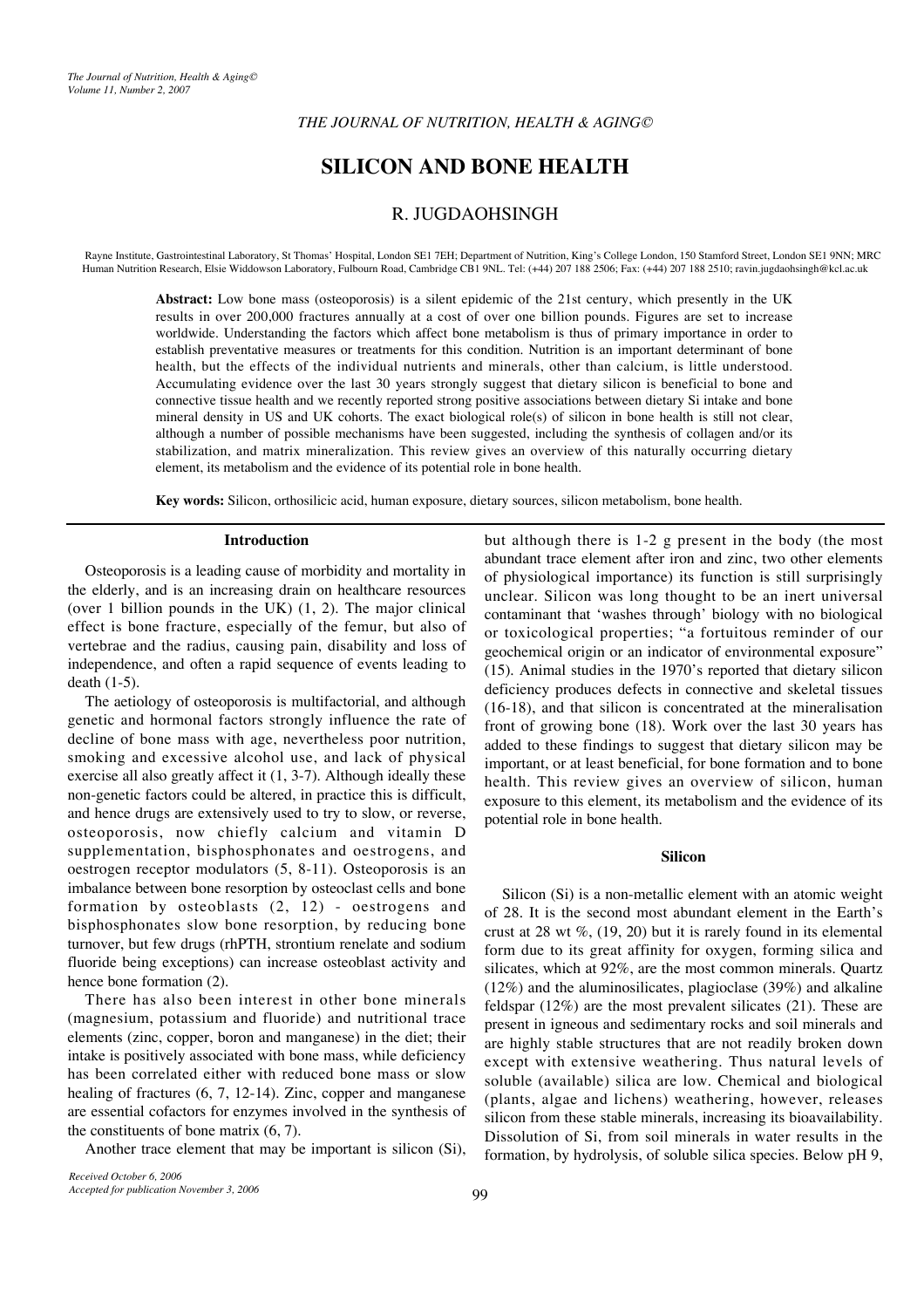and at a total Si concentration below 2 mM, silicon is present predominately as  $Si(OH)_4$  the most stable specie at low Si concentration. This monomeric form of silica, 'monomeric silica', is water soluble and a weak acid (pKa of 9.6), thus also referred to as 'monosilicic acid' or 'orthosilicic acid' (22). At neutral pH, this tetrahedral, uncharged (i.e. neutral) species is relatively inert, but does undergo condensation reactions (polymerisation) to form larger silica (polysilicic acid) species, especially at Si concentrations > 2-3 mM. Indeed, only in very dilute solutions, it is suggested, that the monomer will be found in its pure form, as often the dimer  $[(HO)_3Si-O-Si(OH)_3]$  is also present (but never  $> 2\%$ ), even in solutions greatly below 2 mM Si (22, 22). Above 2 mM Si,  $Si(OH)<sub>4</sub>$  undergoes polymerization to form small oligomers (linear and cyclic trimers and tetramers or cyclic decamers) and, at concentration much above 2 mM, small colloidal species will also be present, which upon aggregation will eventually results in the formation of an amorphous precipitate, which at neutral pH (pH 6-7) is a gel (20, 22-24). Thus polymerisation of  $Si(OH)_4$  reduces its solubility and hence bioavailability.

Silicon also exists as 'organo-silicon' compounds or silicones, but these synthetic (man-made) compounds are rarely found in the diet and in nature in general. Silicon as  $Si(OH)_4$  is inert and until recently was suggested not to take part in any chemical or biological interactions, even though it is known to be actively taken up and transported by some primitive organisms and plants to form elaborate silica exoskeletons and biogenic silica, respectively, and the formation of which is assisted and controlled by proteins and polysaccharides (25- 27). Recently Kinrade et al (28, 29) reported that  $Si(OH)_4$ interacts readily with alkyl diols of sugars to form five and sixcoordinate Si complexes suggesting that interactions with biomolecules is possible.

#### **Human exposure to silicon**

Human are exposed to numerous sources of silica/silicon including dust, pharmaceuticals, cosmetics and medical implants and devices (see Table 1), but the major and most

| <b>Table 1</b>            |
|---------------------------|
| Human exposure to silicon |

| <b>Sources</b>         | <b>Exposure Levels</b>                                                                         | <b>Comments</b>                                                                                                                                                                                                                 |
|------------------------|------------------------------------------------------------------------------------------------|---------------------------------------------------------------------------------------------------------------------------------------------------------------------------------------------------------------------------------|
| Soil                   | 28% of the Earth's crust                                                                       | Locked up in minerals (e.g., quartz, aluminosilicates). Inert, insoluble and very<br>little is bioavailable (even to plants). Only released with weathering.                                                                    |
| Dust                   | No data avilable.                                                                              | Wide variety and forms (crystalline and amorphous). Inhaled; not readily<br>solubilised; retained in the lungs and does not participate in the general<br>metabolism of Si in the body.                                         |
| Water                  | $0.8-35$ (median: 6.2) mg/L (freshwater)<br>$0.001 - 0.3$ mg/L (marine)                        | Most readily bio-available source (50-80%), as Si present as soluble OSA.<br>Intake can make up 20-30% of daily Si intake, may be higher from mineral<br>waters.                                                                |
|                        | $0.2 - 14$ mg/L (tap)                                                                          |                                                                                                                                                                                                                                 |
|                        | 4-40 mg/L (mineral/spring)                                                                     |                                                                                                                                                                                                                                 |
| Diet                   | 13-62 mg/d (Western countries)                                                                 | Major contribution from plant-based foods (cereals, grains and some fruits $\&$                                                                                                                                                 |
|                        | 143-204 mg/d (India)                                                                           | vegetables) and little from dairy and meat. Mean bioavailability is ~41%.                                                                                                                                                       |
|                        | 139 mg/d (China)                                                                               | Cereals, grains & products: $49\pm34\%$ ; Fruits & vegetables: $21\pm29\%$ (bananas:<br>$2.1\%$                                                                                                                                 |
| Dietary additives      | $\leq$ 2% food weight (UK)                                                                     | Silicates (Mg, Ca & Al). Extracted from natural minerals or synthetics. Suppose<br>to be inert and not absorbed from the GI tract.                                                                                              |
|                        | Dietary supplements Variable: 0.02 to 60 mg/g.<br>Horsetail 9-17 mg/g                          | Colloidal, gels, plant-based, etc. Bioavailability is low, << 20% for most;<br>BioSil (stabilised-OSA; BioMinerals NV, Belgium), ~30%; Monomethyl-<br>trisilano (LLR-G5, Ireland) is similar to OAS, at least 50% bioavailable. |
| Pharmaceuticals        | Main components of antacids<br>$(Mg_2Si_3O_3; 250 \text{ mg/g}),$                              | Can greatly increase exposure ( $> 1g/d$ ) but are suppose to be inert & not<br>absorbed. 5-10% at most is absorbed. Long term use can lead to silica stones and                                                                |
|                        | anti-diarrhoeal (Al & Mg silicates;<br>80% wt), and as excipients in<br>proprietary analgesics | kidney damage (Dobbie and Smith 1982).                                                                                                                                                                                          |
| Cosmetics/             | No data available.                                                                             | Toothpaste, creams (silicones), lipstick, coloured/powdered cosmetics &                                                                                                                                                         |
| Toiletries             | Excipients and viscosity agents.                                                               | talcum powder (Mg hydrogen silicate). Dermal absorption suggested to be low<br>as silicates are not lipid soluble, but silicones in hand and nail creams are.                                                                   |
|                        |                                                                                                | Dermal absorption of aluminosilicates is linked to podoconiosis an<br>inflammatory disease.                                                                                                                                     |
| Other sources          | No data available                                                                              | Exposure is low/minor for most individuals.                                                                                                                                                                                     |
| (e.g. detergents,      |                                                                                                |                                                                                                                                                                                                                                 |
| tissue implants, etc.) |                                                                                                |                                                                                                                                                                                                                                 |

OSA= orthosilicic acid; GI= gastrointestinal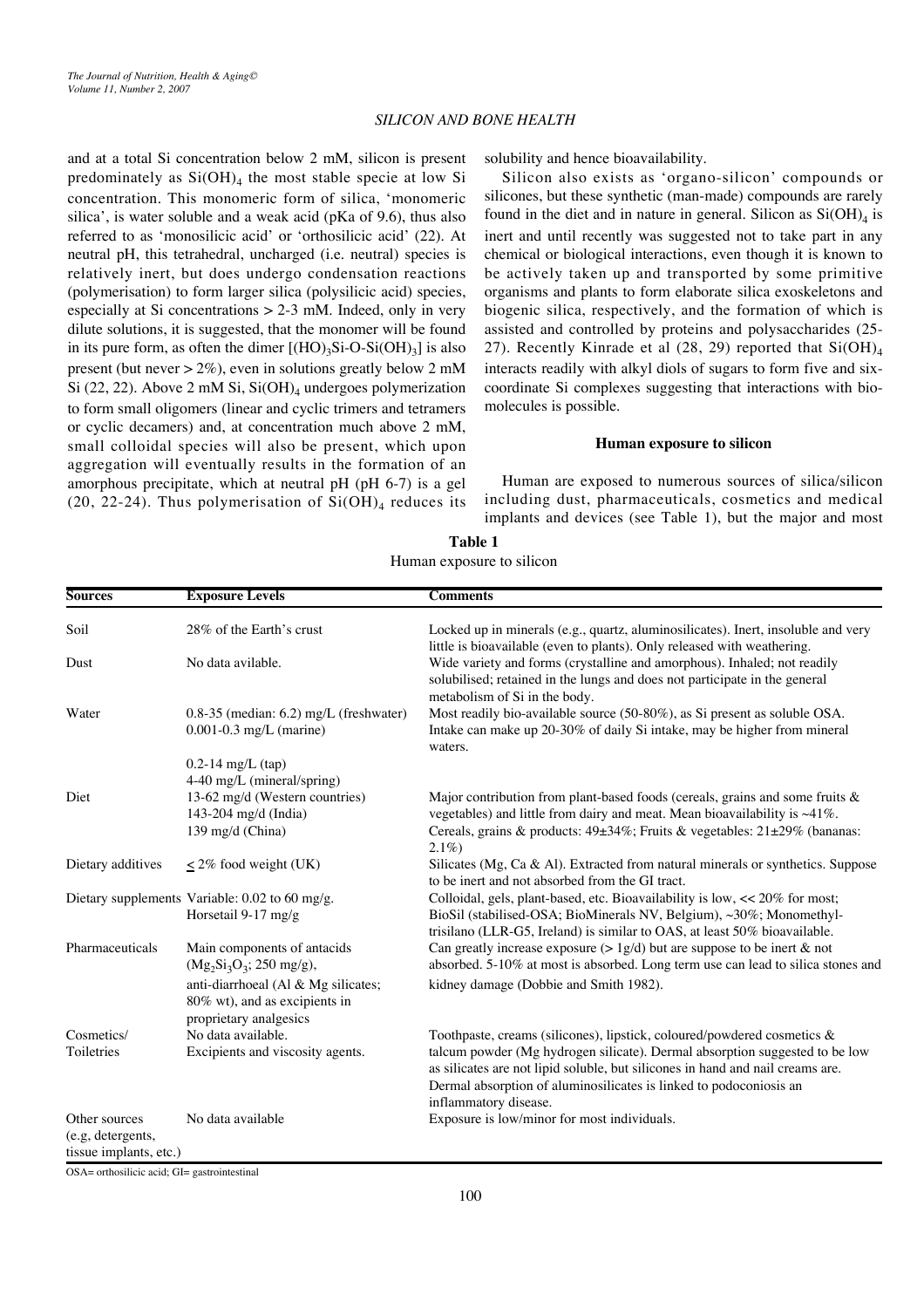important source of exposure for the majority of the population is the diet.

# *Dietary sources*

Dietary intake of Si is between 20-50 mg Si/day for most Western populations (30-33);  $\geq$  2-fold higher than typical intake of iron and zinc. Higher intakes (140-204 mg/day) have been reported in China and India where plant-based foods may form a more predominant part of the diet (34, 35). The intake within different age groups is not well documented (33). It appears to be similar for children (27 mg/day) and adults (29 mg/day) in Finland, although their major sources of intake are different (32). In children the major source is from cereals (68% of total dietary intake), whereas the major source in adult males is from beer ingestion (44%) (30, 32). Intake in females is lower than in males, which is due to the higher intake of beer in males (30, 32, 36). Beer is a highly bioavailable natural source of silicon (see below). Intake also decreases significantly with age in adults (0.1 mg for every additional year) (30, 33).

# *Drinking water*

Silicon in drinking water is derived from the weathering of rocks and soil minerals and since different types of minerals weather at different rates, the concentration of Si in water is dependent upon the surrounding geology. In the UK for example, Si concentrations are low (0.2-2.5 mg/L) in the north and west of Britain ('highland' Britain), where the rocks are 'old' and well-weathered (37-39), and the water is naturally soft (37). In contrast, Si levels are much higher (2.8-14 mg/L) in the south and east of Britain ('lowland' Britain) from the weathering of 'young rocks'; the water is naturally hard as it is high in dissolved solids and is also alkaline  $(37, 38, 40, 41)$ . The Si concentration of European mineral waters is within a similar range (4-16 mg/L) to lowland drinking waters and their pH is typically around neutral, or slightly above. Recently, however, higher levels (30-40 mg/L) have been reported in Spritzer and Fiji mineral waters, from natural sources in Malaysia and Fiji respectively.

Drinking water and other fluids provides the most readily bioavailable source of Si in the diet, since silicon is principally present as Si(OH)<sub>4</sub>, and fluid ingestion can account for  $\geq 20\%$ of the total dietary intake of Si (42).

#### *Food sources*

Silica in food is derived from natural sources, including adherent soil particles on surfaces of vegetables and from its addition as additives (see below). Natural levels of Si in food are much higher in plant derived foods than meat or dairy products (Table 2). Plants take up and accumulate Si from soil and soil solutions that becomes incorporated as a structural component conferring strength and rigidity to stalks, for example, in grasses and cereals and also in some plants such as horsetail (Equisetum arvensa) where Si is essential (41, 43).

| <b>Food Groups</b>          | $Si$ (mg/100g)   | Range          | <b>Comments</b>                                                            |
|-----------------------------|------------------|----------------|----------------------------------------------------------------------------|
|                             |                  |                |                                                                            |
| Cereals Grains & Products   | $7.79 \pm 6.31$  | $1.34 - 23.36$ | 11 of the 18 foods with high Si content $($ > 5mg/100g) are from this      |
| Breakfast Cereal $(n=16)$   | $2.87 \pm 1.60$  | $0.34 - 6.17$  | group. Silicon is almost solely present in the outer skin (husks/hull)     |
| Bread/Flour $(n=15)$        | $1.56 \pm 0.56$  | $1.05 - 2.44$  | of the grain. Oat bran has the highest Si content as it consist            |
| Biscuit $(n=5)$             | $1.54 \pm 1.00$  | $0.88 - 3.76$  | of the husk/hull.                                                          |
| $Rice (n=8)$                | $1.11 \pm 0.47$  | $0.62 - 1.84$  |                                                                            |
| Pasta $(n=7)$               |                  |                |                                                                            |
| Fruits                      | $1.34 \pm 1.30$  | $0.1 - 4.77$   | Bananas, pineapples and mangoes are high.                                  |
| Raw & canned $(n=33)$       | $10.54 \pm 5.44$ | $6.09 - 16.61$ |                                                                            |
| Dried $(n=3)$               |                  |                |                                                                            |
| Vegetables $(n=49)$         | $1.79 \pm 2.42$  | $0.1 - 8.73$   | High in Kenyan beans, green beans, runner beans, spinach and<br>coriander. |
| Legumes (lentils, pulses,   | $1.46 \pm 1.23$  | $0.38 - 4.42$  | Lentils and Soya/tofu are high.                                            |
| $etc.; n=11)$               |                  |                |                                                                            |
| Nuts & Seeds $(n=4)$        | $0.78 \pm 0.82$  | $0.28 - 1.99$  |                                                                            |
| Snack Foods (crisps, candy, | $1.97 \pm 2.15$  | $0.47 - 1.01$  |                                                                            |
| $etc; n=3)$                 |                  |                |                                                                            |
| Milk & Milk Products        | $0.31 \pm 0.21$  | $0.07 - 0.47$  | Low Si content                                                             |
| (TDS $\&$ n=3)              |                  |                |                                                                            |
| Meat & Meat Products (TDS)  |                  | $0.1 - 1.89$   | Low Si content                                                             |

**Table 2** Food sources of silicon

Table adapted from Powell et al. (44); TDS= Sample four the Food Standard Agency total diet study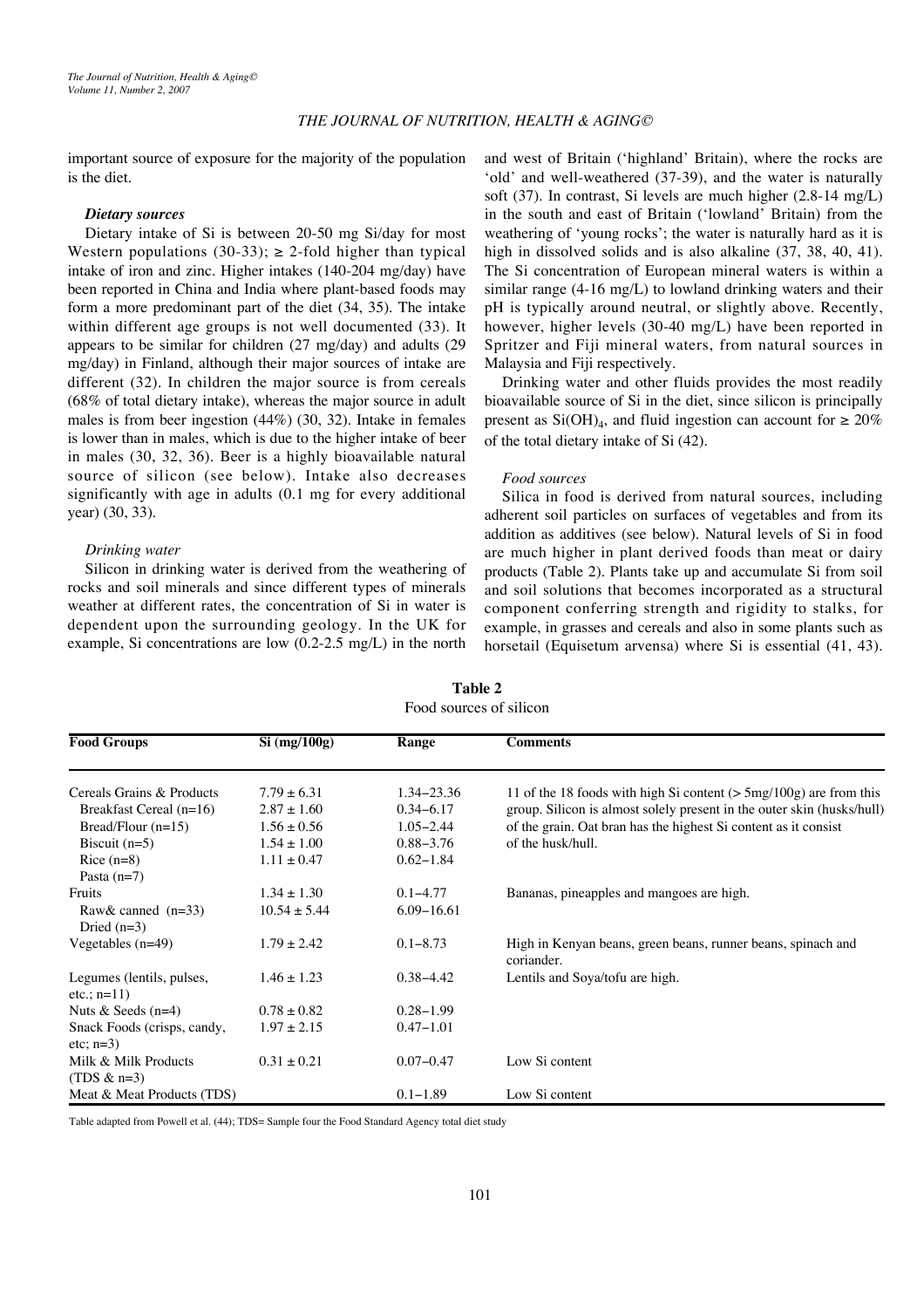Such plants, termed 'Si accumulators', are generally the monocotyledons, which include the cereals, grasses (e.g. rice) and some herbaceous plants. These accumulate some 10-20 times more Si than the dicotyledons (e.g. legumes). Indeed, some monocotyledons, such as rice, actively take up and transport Si and silicon-related genes have been recently identified. Plants produce biogenic (phytolithic) silica which is often associated with the polysaccharide/carbohydrate components of the cell wall.

High levels of Si are found in unrefined ('whole') grains such as barley, oats, rice bran and wheat bran (32, 44-46). Upto 50%, of the Si is present in the hulls and husks. Rice hulls, for example, contain 110 mg Si/g, and during manufacturing/industrial treatment these are removed which reduces Si in the refined foods. However, grain products such as breakfast cereals, flour and bread, biscuit, rice, pasta, cake and pastry etc., are still high dietary sources of Si (32, 44, 45) (see Table 2). Barley and hops are used in making beer and the mashing process breaks down their phytolythic silica, into soluble forms, so this beverage is high in Si (32, 44, 47, 42) (Table 3). In comparison wines and liquor/spirits have lower levels of Si (44) (Table 3). Sugar cane also actively takes up Si and refined and unrefined sugars are also high in Si (32, 44).

High natural levels of Si are also present in some vegetables, namely beans (green, Kenyan, French), spinach and root vegetables and some herbs (32, 44). Fruits contain low levels of Si except for bananas and dried fruits and nuts. However, very little Si is digested in the gut and made available from bananas  $(<2\%)$  (30).

Seafood is also high in Si with mussels having the highest levels (32). Animal and dairy products are low in Si (44) (Table 2), higher levels are found in offal and the less popular foodparts, such as the brain, heart, liver, lung and kidney (32). High levels of Si are also present in arteries, where it maintains the integrity of the lining of the aortic tissue (termed the tunica

# intima) (48).

### *Additives*

As noted above, Si is also added to manufactured and processed foods as additives, increasing the Si content of these foods. Commonly, this is in the form of silicates such as calcium silicate, sodium aluminosilicate, magnesium hydrogen metasilicate (talc), magnesium trisilicate, calcium aluminium silicate, bentonite and kaolin (49, 50). These silicates are either extracted from their naturally occurring minerals or produced synthetically with tailored properties, namely a high surface area with hygroscopic properties (37). Silicates are thought to be inert and not absorbed in the gastrointestinal tract (37, 49), and, under UK regulations governing silicate additives, are added at less than 2% of the weight of the food (37). Silicates are used as anticaking agents for better flow and storage properties, as thickeners and stabilizers, as clarifying agents in beer and wine, as glazing, polishing and release agents in sweets, as dusting powder in chewing gum and as coating agents in rice (32, 50-52). Silicate additives are thought to be inert and not readily absorbed from the gastrointestinal tract.

#### *Supplements*

Silicon is also available as a food supplement in tablet and solution forms. These show varying bioavailability (<1 to >50%) and most show negligible-low bioavailability. Biosil® or choline-stabilised orthosilicic acid (BioMineral NV, Destelbergen, Belgium), is a concentrated solution of orthosilicic acid (2% solution) in a choline (47%) and glycerol (33%) matrix. This is promoted as 'biologically active silicon' and studies in man have suggested that it is a readily bioavailable source of Si (53) and biologically active (54-56). Silica+® (Pharmafood, Belgium) is made from the dry extract of horsetail and contains 12 mg Si per tablet, of which 85% is suggested to be bioavailable. However, studies conducted in

| $_{\rm{511}}$ $_{\rm{611}}$ $_{\rm{62}}$ $_{\rm{64}}$ $_{\rm{65}}$ |                 |                |                                                              |
|--------------------------------------------------------------------|-----------------|----------------|--------------------------------------------------------------|
| <b>Food Groups</b>                                                 | $Si$ (mg/100g)  | Range          | <b>Comments</b>                                              |
| Beverages (non-alcoholic)                                          |                 |                |                                                              |
| Tap water $(n=11)$                                                 | $0.37 \pm 0.13$ | $0.095 - 0.61$ | Mineral waters $>$ tap water                                 |
| Mineral & Spring waters $n=14$ )                                   | $0.55 \pm 0.33$ | $0.24 - 1.46$  | Tap waters $>$ carbonated drinks                             |
| Tea & Coffee $(n=6)$                                               | $0.51 \pm 0.28$ | $0.24 - 0.86$  |                                                              |
| Fruit juices $(n=11)$                                              | $0.38 \pm 0.53$ | $0.05 - 1.5$   |                                                              |
| Fizzy/Carbonated $(n=6)$                                           | $0.15 \pm 0.04$ | $0.11 - 0.19$  |                                                              |
| Milk based $(n=6)$                                                 | $1.30 \pm 1.40$ | $0.2 - 3.96$   |                                                              |
| Beverages (alcoholic)                                              |                 |                |                                                              |
| Beers $(n=76)$                                                     | $1.92 \pm 0.66$ | $0.9 - 3.94$   | No correlation with alcohol content, type of beer, type of   |
| Wines $(n=3)$                                                      | $1.35 \pm 0.85$ | $0.68 - 2.31$  | storage/packaging or geographic origin (Sripanyakorn et al., |
| Port/Sherries $(n=2)$                                              | 1.24 1.26       |                | $2004$ ).                                                    |
| Liquor/Spirits $(n=11)$                                            | $0.13 \pm 0.04$ | $0.06 - 0.20$  |                                                              |

**Table 3** Silicon in beverages

Table adapted from Powell et al. (44)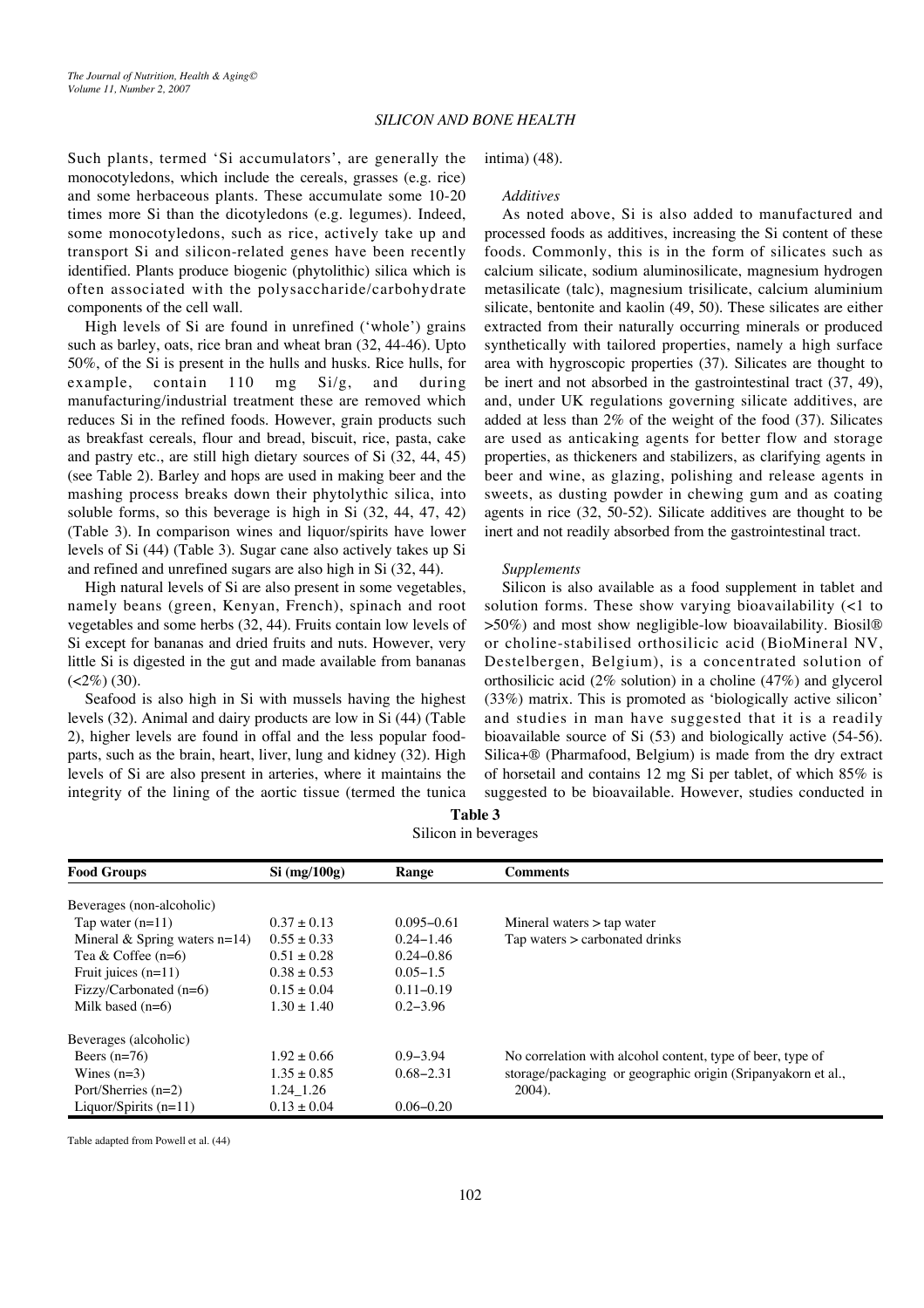man have shown it to be significantly less bioavailable than Biosil® (57). Other supplements available over the counter include Silicea (silicon dioxide; Weleda, UK), Silicol (colloidal silica gel; Saguna, Germany), Silica (silicon dioxide; New Era, UK), Horsetail (horsetail extract; Good n'Natural, UK) and G5 (monomethyl trisilanol in solution; LLR-G5, Ireland).

Data from The Third National Health and Nutrition Examination Survey (NHANES III, 1984-1988) estimated the median intake of Si from supplements to be 2 mg/d (33). The main users of Si supplements were adults  $(19 y +)$ .

#### *Non-dietary sources*

#### *Pharmaceuticals*

Silicon is present in some pharmaceuticals. Silicic acid and sodium silicates were administered, orally or intramuscularly, as possible treatments for pulmonary tuberculosis and atherosclerosis in Germany in the early part of this century (37). Later, a silica found in bamboo, was also used as a possible treatment for asthma and tuberculosis (22). In modern pharmaceuticals Si is present mainly in antidiarrhoeals, antacids and in proprietary analgesics such as aspirin. In analgesics, silicates (magnesium silicate and magnesium trisilicates) are present as excipients, which are inert ingredients that hold the other ingredients together, or as desiccants, if the active ingredient is hygroscopic (37, 52, 58). The levels of silicates in these drugs, however, are not well documented and bioavailability is suggested to be negligible. Abusive use, however, can cause inflammation of the kidneys termed 'analgesic nephropathy', but it is unclear if this is related to the active ingredient or the excipient (37).

### *Cosmetics*

Silicon is also present in cosmetics and toiletries as a viscosity control agents and as an excipient (52, 59). Silica and silicates (e.g. hydrated silica and magnesium aluminium silicate) are present in toothpaste, creams, lipstick and coloured cosmetics (52, 60). Silicates are also likely to be present, as an excipient, in powdered cosmetics, while in talcum powder the main ingredient is magnesium hydrogen silicate. Phytolithic silica may be present, as a contaminant, in facial scrub and shampoos as often these are plant based, while silicones may be present in some hand and nail creams and in nail varnish.

Dermal absorption of silica/silicates is not well documented and it is thought to be negligible as these compounds are not lipid soluble. In contrast, silicones, in hand and nail creams, for example, are suggested to be readily absorbed.

#### **Gastrointestinal absorption**

The main route of entry of silicon in to the body is from the gastrointestinal tract. Indeed, urinary excretion of Si, a good marker of absorbed Si, correlates with dietary intake of Si (30, 61-63). However, the gastrointestinal absorption, metabolism

and excretion of silicon is still poorly understood. There are only a few studies investigating the gastrointestinal bioavailability of Si from food, beverages or pharmaceuticals (30, 46, 47, 53, 57, 62-68).

The absorption of silicon, however, is strongly influenced by the form of silica ingested and this is related to the rate of production of soluble and absorbable species of silica in the gastrointestinal tract (30, 53, 64, 69). Biogenic/phytolithic silica is present in plant derived foods, and since these are largely insoluble forms of Si, they were thought to be relatively unavailable (32, 42, 53, 57, 70) until recently (30, 61, 62). However, a mean 41% of ingested Si is absorbed from solid foods and generally the Si content of the food is a marker of its uptake (30), suggesting phytolithic silica is broken down and absorbed. Absorption however requires their breakdown to much smaller soluble species such as orthosilicic acid (30, 61, 62).

Orthosilicic acid is the major silica species present in drinking water and other fluids/beverages, including beer, so these provide the most available source of silicon to man. It is readily absorbed and excreted; at least 50% of intake (30, 33, 42, 47, 62, 67).

Silicate additives are also present in foods and beverages. As with pharmaceuticals these are added as inert additives or excipients and are thought not to be absorbed. A number of studies, in man and animals, however, have reported marked increases in serum Si concentration or excretion of Si in urine (5-56%) following ingestion of silicates (zeolite A (an aluminosilicate), sodium aluminosilicate, or magnesium trisilicate) suggesting that these are partly solubilised to orthosilicic acid in the gastrointestinal tract and absorbed (63, 65, 68).

The mechanism of gastrointestinal uptake of silica is not known, but the silica species in the gastrointestinal tract influences its absorption (64), as noted above. Simple uncharged species such as orthosilicic acid will interact very weakly, or not at all, with the mucosally-bound mucus layer, thus will be readily mobile and will permeate easily across the mucus layer. Indeed, orthosilicic acid is readily and rapidly absorbed and excreted in urine, and uptake occurs predominately in the proximal small intestine (62, 64). This is likely to be by the paracellular pathway or small-pore transcellular pathway and is unlikely to be energy dependent. In contrast, charged polymeric silica species will either interact more strongly with the mucus layer, through cation bridges, and thus be less mobile, and/or will be too large to permeate through the mucus layer. Thus, polymeric/colloidal species of silica that are not readily broken down in the gastrointestinal tract will not be significantly absorbed and will be excreted in faeces (64). Other factors that may affect the absorption of silica are discussed below.

Fibre. Kelsay et al. (46), demonstrated that a high fibre diet (fruit and vegetables) reduces the gastrointestinal uptake of minerals, including Si. Urinary excretion of Si was 35%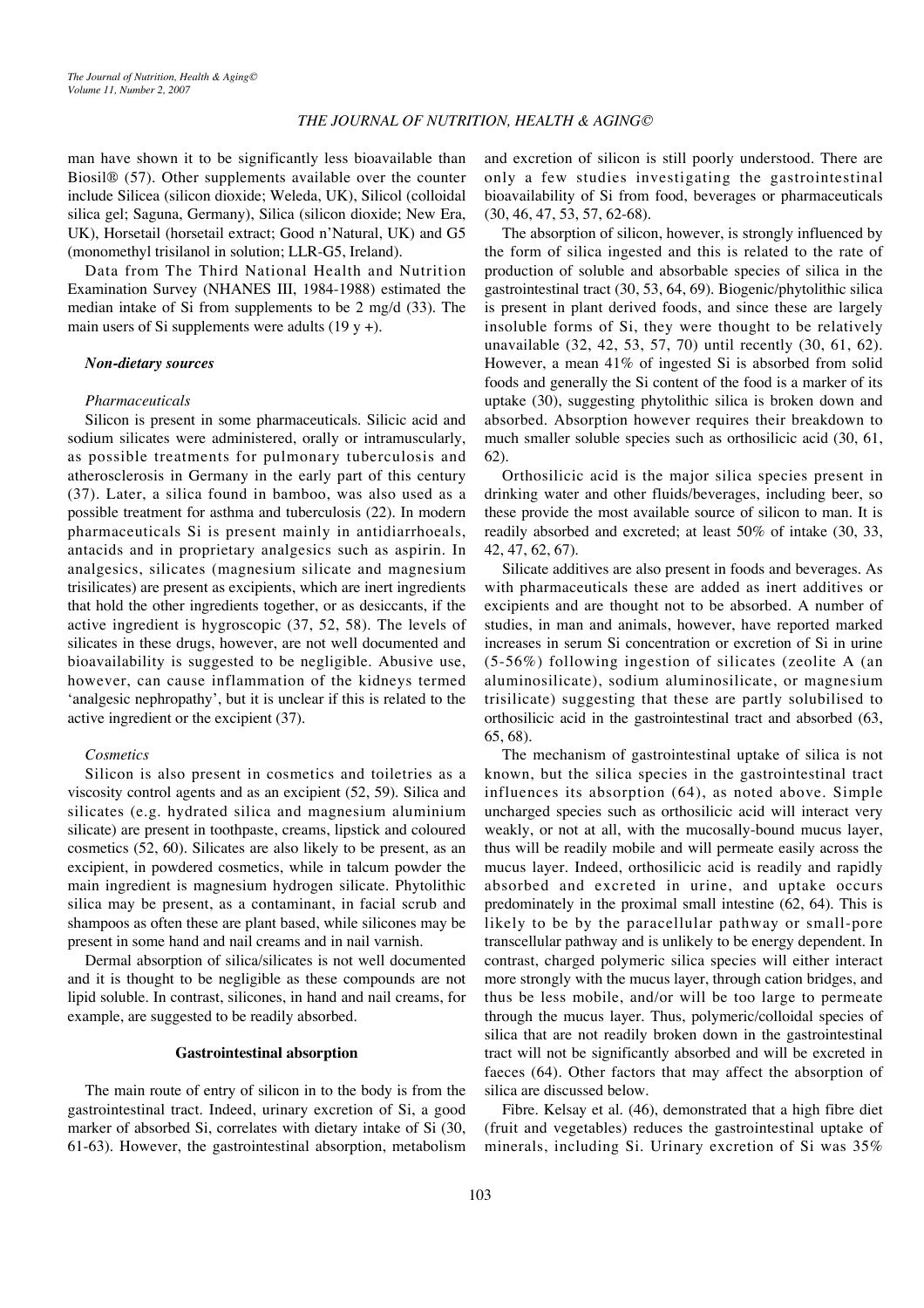compared with 58% from a low fibre diet; while faecal excretion was 97% and 67% respectively. Both diets, however, produced a negative Si balance, although, this was more negative with the high fibre diet (-14.6 mg/day compared with - 3.5 mg/day).

Dietary cations. Carlisle (68), found the silica supplementation to be more effective when rats were fed a low calcium diet, and Nielsen (15), suggested that low dietary calcium enhances the uptake of silica. These results, suggest that, either calcium and silica compete for the same absorption pathway, or that calcium forms insoluble, luminal calcium silicate that reduces silica bioavailability. Magnesium could similarly reduce the bioavailability of silica by forming insoluble silicates, since magnesium orthosilicate is considered the predominant form of silica in urine and possibly in plasma (71). Charnot and Pérès (72), suggested that silica controls the metabolism of calcium and magnesium.

Age. Reduced gastric acid output, as occurs with ageing, is suggested to reduce the ability to metabolise dietary silica. Thus, the gastrointestinal absorption of Si may decrease with ageing (49). Gut permeability, however, increases with ageing, but this is unlikely to significantly enhance Si absorption which is already high. In addition Si intake also seems to decrease with ageing (30, 33). We recently, however, found no marked significant differences in the absorption of Si between young (<40 y old) and elderly (>60 y old) men and women (Sripanyakorn et al., unpublished data).

Endocrine function. Charnot and Pérès (72) suggested that Si metabolism is controlled by steroid and thyroid hormones and that inadequate or reduced hormone or thyroid activity, as occurs with ageing, decreases silica absorption.

# **Silicon excretion**

Silicon absorbed across the intestinal mucosa reaches the blood circulation, but it is not known whether any absorbed silica is retained by the mucosal cells, as occurs with some metal cations, although this is likely to be small. In blood, Si elutes with the non-protein bound fraction suggesting that silica does not associate with plasma proteins or that it forms a weak, easily disassociated interaction (73). Silica will be present as the neutral orthosilicic acid species which readily diffuses into erythrocytes and other tissues (74), but may also be present as silicates (73) such as magnesium orthosilicate (71).

The main route of excretion of absorbed silica is via the kidneys into urine. Indeed, renal function appears to be an important determinant of plasma Si concentration and with impaired renal function, as seen in uraemic patients for example, plasma Si concentration is significantly elevated compared with normal healthy subjects  $(3.8 \pm 1.74 \text{ mg/l vs } 0.16)$  $\pm$  0.04 mg/l in healthy subjects) (40, 41, 70, 73, 75). Both plasma and urinary Si levels correlate with creatinine clearance (61, 62, 76, 77). Berlyne et al. (76) also found that urinary Si correlates with calcium and magnesium levels in urine, again,

suggesting that Si may be present as calcium and magnesium silicates. High levels of Si are present in the liver following intracardiac injection of silica in rats, so absorbed silica could also be excreted in bile, and subsequently eliminated in faeces (74). However, this is unlikely to be significant as absorption of Si into serum (area under the curve) correlates significantly with its excretion in urine (61, 62). Furthermore, silicic acid is water soluble and bile is an excretory pathway of lipid soluble molecules. Finally, renal and not biliary or gall bladder stones occur with long-term excessive Si intake.

As silicon is not associated with plasma proteins, it is readily filtered by the renal glomerulus (73, 74), and is eliminated with little tubular re-absorption (71). Much of the absorbed silica is eliminated within 4-8 hr following its ingestion (30,47,61,62,64). Indeed, the renal clearance of Si, is high (82- 96 ml/min) (61,62). However, absorbed silica is also likely to be taken up by tissues which may delay its total elimination from the body. Thus, studies in rats, with the 31Si isotope injected intracardially, have demonstrated that most of the Si is readily eliminated from plasma into urine (77% of ingested dose by 4 hr), but some is also distributed between a number of organs, including bone, skin, muscle and testes, but not the brain (78,79). Highest levels of 31Si were found in the kidneys, liver and lungs (78); these were six fold higher compared to the concentration in plasma collected at the same time period. The one study in man, using the 32Si radioisotope, showed that 36% of the oral dose was absorbed and eliminated in urine and although there was no evidence of retention, this was not a balance study as faecal excretion was not measured (65). The possibility, therefore, that some silicon was retained can not be excluded. The only documented balance study in man, investigating Si (46), found a negative Si balance, indicating the difficulty of undertaking such studies. Schwarz and Milne (16) suggested that in healthy, non-silicon deficient animals it is unlikely for Si to be accumulated. However, Si appears to be present in all tissues, including the brain  $(12-27 \mu g/g)$ , and the total body burden is several grams, suggesting that at least some ingested Si is accumulated (68,70,73,75,80,81).

#### **Tissue distribution**

As noted above, some absorbed silicon is retained by the body as Si is present in all tissues. In addition fasting serum Si concentration is increased with Si supplementation in rats and humans and in the rat bone Si level correlates with dietary Si intake (Jugdaohsingh et al., unpublished data). Tissue levels however vary. In the rat highest levels are found in bone and other connective tissues such as, skin, nail, hair, trachea, tendons and aorta and very much less (10-20 fold less) in soft tissues (19; Jugdaohsingh et al., unpublished data). A similar tissue Si distribution is expected in humans, although this has not been investigated. Silicon is suggested to be integrally bound to connective tissues and their components and to have an important structural role (82) as silicon deprivation studies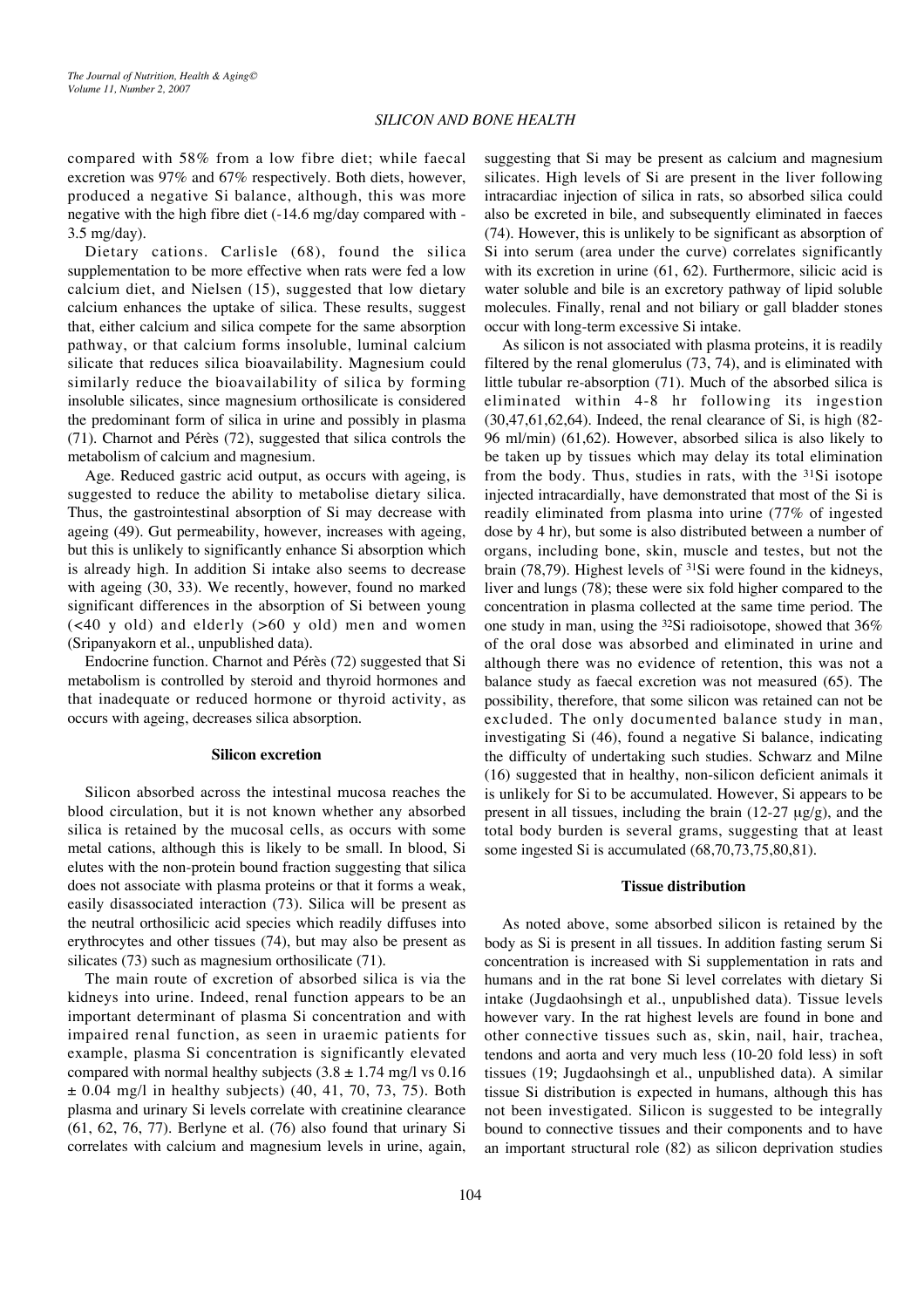have reported detrimental effects on these tissues (16,17) as is also speculated to occur with normal ageing with the decline in tissue Si levels. Vice versa, silicon supplementation has been reported to have beneficial effects on these tissues especially bone where much of current work has concentrated (36,48,54- 56, 83-86). The potential importance of Si to bone health is discussed below.

#### **Essentiality**

Circumstantial evidence for the essentiality of silicon in animals (see below) and the presence of silica in most cells and in primitive organisms such as bacteria, viruses and fungi suggests that it may have a desirable or even an essential biological role in all organisms (16, 22). For some primitive organisms, such as diatoms, other algae, and sponges silicon is essential for survival and replication and so is actively taken-up and transported from the low levels in their environment (natural waters) (22, 26, 87-90). Similarly, silicon is also essential in some plants, namely rice, oats, barley, maize, cucumber, tobacco and tomatoes, as silicon deficiency reduces their growth and vice versa, addition of silicon improves growth and guards against attack by pathogens (22, 91).

Silicon deprivation experiments in the 1970's, in growing chicks (17) and rats (16), suggested that silica may also be essential for normal growth and development in higher animals, including humans, primarily in the formation of bone and connective tissues. However, these results have not been subsequently replicated, at least to the same magnitude and thus the essentiality of Si in higher animals remains questionable. It is however the most ubiquitous of all trace elements (92) and is present in blood at concentrations similar to physiologically

important elements such as iron, copper and zinc (93) and is excreted in urine in similar orders of magnitude to calcium, one of the most important cell signalling molecules and major bone mineral, prompting suggestions that Si may have an important if not essential (biological) role.

# **Silicon and bone health**

There is perhaps no question that silicon appears to have a beneficial role in bone formation and in bone health. Since the findings of Carlisle (17) and Schwarz & Milne (16) of a potential role of silicon in bone and connective tissues, there have been numerous studies over the past 30 years investigating this potential role of dietary silicon. A brief summary of the accumulated evidence is given below; see also Tables 4-6.

#### *Dietary silicon intake and BMD*

As mentioned above, the main and most important source of exposure to silicon is from the diet and recently two crosssectional epidemiological studies from our group have reported that dietary silicon intake is associated with higher bone mineral density (BMD). In the Framingham Offspring cohort we reported that higher intake of dietary silicon was significantly positively associated with BMD at the hip sites of men and pre-menopausal women, but not in post-menopausal women (36). This study was repeated using the APOSS (Aberdeen Prospective Osteoporosis Screening Study) cohort, a women only cohort, and it similarly showed that dietary silicon intake was significantly positively associated with BMD at the hip and spine of pre-menopausal women. We also showed a similar correlation in post-menopausal women but only in those currently on hormone replacement therapy (HRT) (94). A

menopausal women currently taking HRT

| <b>Studies</b>                                       | <b>Methods</b>                                                                                                                                                                           | <b>Study findings</b>                                                                                                                                        |
|------------------------------------------------------|------------------------------------------------------------------------------------------------------------------------------------------------------------------------------------------|--------------------------------------------------------------------------------------------------------------------------------------------------------------|
| Silicon supplementation                              |                                                                                                                                                                                          |                                                                                                                                                              |
| Schiano et al. (83)                                  | Osteoporotic subjects; oral, 5.5 mg/d x 20 d/mo for 3 mo<br>$(n=14)$ & im, 16.5 mg/wk for 4 mo $(n=16)$                                                                                  | ↑ trabecular bone volume                                                                                                                                     |
| Eisinger & Clairet (84)                              | Osteoporotic females $(n=8)$ ; im, 100 mg/wk for 4 mo                                                                                                                                    | f femoral BMD $(4.7 \pm 6.3\%)$ >> sodium<br>fluoride and Etidronate                                                                                         |
| Reffitt et al., (unpub. 2002)<br>Spector et al. (56) | Females with low bone mass ( $n=6$ ); oral, 28 mg Si/d for 12 wk<br>Females with low bone mass (n=114); oral, 0, 3, 6 & 12 mg Si/d<br>as ch-OSA + Ca $(1 \text{ g/d})$ & Vit D3 (800 IU) | $\uparrow$ spine BMD (2.5%)<br>Trend for $\uparrow$ bone formation markers with<br>increasing Si dose $\&$ significant $\uparrow$ femoral<br>BMD with 6 mg/d |
| Epidemiological Studies                              |                                                                                                                                                                                          |                                                                                                                                                              |
| Jugdaohsingh et al. (36)                             | Cross-sectional study of the Framingham Offspring cohort,<br>(Framingham, MA, USA); 1251 men & 1596 women<br>(306 pre-menopausal).                                                       | Higher hip BMD with higher Si intake in<br>men, pre-menopausal women, but not post-<br>menopausal women                                                      |
| Macdonald et al. (94)                                | Cross-sectional study of the Aberdeen Prospective<br>Osteoporosis Screening Study (APOSS, UK); 3199<br>pre-menopausal & early post-menopausal women.                                     | Si intake is positively associated with BMD<br>at the spine and significantly at femur in<br>pre-menopausal women and post-                                  |

**Table 4**

 $\uparrow$  = increase; ch-OSA = choline stabilized orthosilicic acid; im= intramuscular injection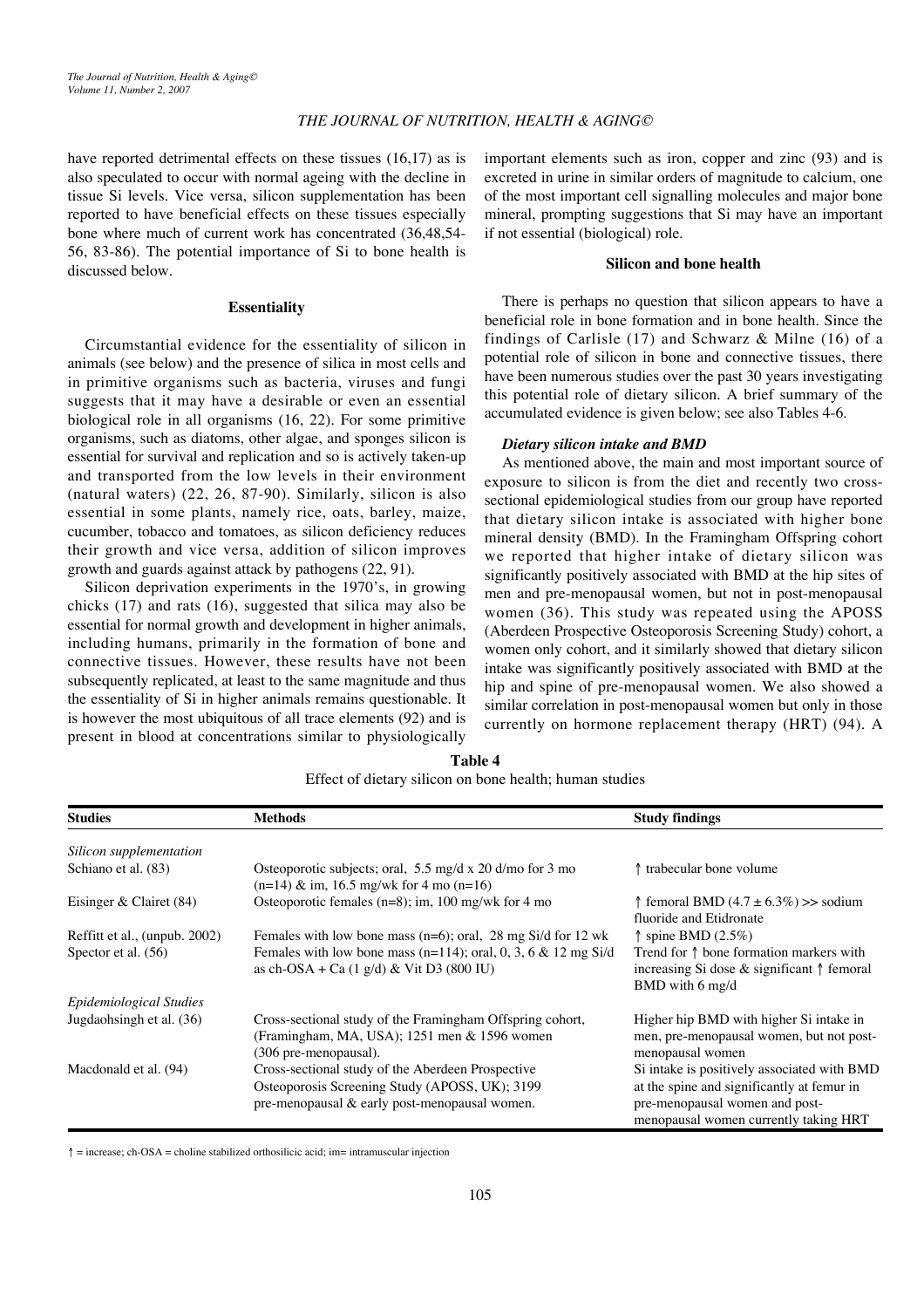weaker (non-significant) correlation was found in past-HRT users and no correlation in those who had never taken HRT. These two studies suggest that higher silicon intake is associated with higher BMD, a marker of bone strength, and also, a potential interaction between silicon and oestrogen status.

No silicon deprivation studies have been conducted in humans, but, as described above, in laboratory animals Si deprivation resulted in skeletal abnormalities and defects. In chicks, legs and beaks were paler, thinner, more flexible and thus easily fractured (17). In rats, defects to the skull including the eye sockets was reported as was disturbances and impairment to incisor enamel pigmentation (16). More recent studies by Seaborn and Nielsen (95-100) (see Table 5) and others have not been able to reproduce these dramatic effects but have reported decreases in BMD, mineral content and collagen synthesis, and increases in collagen breakdown, thus confirming Si deprivation has a negative impact on bone.

#### *Silicon supplementation*

In osteoporotic subjects silicon supplementation with monomethyl trisilanol resulted in increased bone volume (83) and increases in femoral and lumbar spine BMD (84) (Table 4). In the latter study, silicon was shown to be more effective than Etidronate (a bisphosphonate) and sodium fluoride. A more recent study by Spector et al (56) in osteopenic and osteoporotic subjects, using choline-stabilised orthosilicic acid (ch-OSA), reported a trend for increased bone formation markers in serum, especially PINP (pro-collagen type I Nterminal propeptide) a marker type I collagen synthesis, with increasing dose of ch-OSA. A slight significant increase in femoral BMD was observed with the mid ch-OSA dose (6 mg Si/d).

Similarly in ovariectomised rats, supplementation with silicon or ch-OSA reduced bone resorption and bone loss and increased bone formation and bone mineral content or BMD (54,101,102) (Table 5). Results in chickens showed increased BMD and mechanical strength and in horses (mares) reduced bone-related injuries with silicon supplementation (103-108).

#### *In vitro cell culture studies*

Numerous cell and tissue culture studies have also been conducted to determine the mechanisms of silicon's effect on bone (Table 6) (109-119). Studies by Carlisle in the early 80's using chondrocytes and tibial epiphyses from chick embryos reported that silicon increased bone matrix synthesis (noncollagenous matrix polysaccharides and collagen) and that Si dose dependently increased prolyl hydroxylase activity, the

#### **Table 5**

Effect of dietary silicon on bone health; studies in laboratory animals

| <b>Studies</b>                                             | <b>Methods</b>                                                        | <b>Study findings</b>                                                                                                     |
|------------------------------------------------------------|-----------------------------------------------------------------------|---------------------------------------------------------------------------------------------------------------------------|
| Rats                                                       |                                                                       |                                                                                                                           |
| Low silicon Diets                                          |                                                                       |                                                                                                                           |
| Seaborn & Nielsen (95-97)                                  | - Si vs. $+Si(25-50 \mu g/g \text{ diet})$                            | $\downarrow$ : body wt, skeletal Ca, tibial BMD, formation markers, plasma &<br>bone Si                                   |
| Seaborn & Nielsen (98,99)                                  | - Si vs. + Si (10 & 35 $\mu$ g/g diet)                                | $\downarrow$ : body wt, mineral content (femur, tibia & vertebrae),<br>hydroxyproline conent of tibia                     |
| Nielsen & Poellot $(100)$                                  | - Si vs. $+Si(35 \mu g/g$ diet)                                       | t: bone resorption                                                                                                        |
| Ovariectomy & Si Supplementation                           |                                                                       |                                                                                                                           |
| Hott et al. $(101)$                                        | $\text{OVX} + \text{Si} (120 \mu\text{g/kg} \text{Bwt})$              | $\downarrow$ osteoclast surface area (SA), $\uparrow$ osteoblast SA & MAR, $\downarrow$ bone<br>loss, $\uparrow$ bone vol |
| Rico et al. (102)                                          | $OVX + Si (500 \mu g/g feed)$                                         | theory: body wt, longitudinal growth of femur, mineral content of femur<br>& 5th vertebrae                                |
| Calomme et al. (54)                                        | $OVX + ch-OSA$ (1 mg Si/kg Bwt)                                       | $\uparrow$ : body wt, serum & urine Si, partial increase in BMD at femur<br>and lumbar spine                              |
| <i>Chickens</i>                                            |                                                                       |                                                                                                                           |
| Merkley $&$ Miller (103)<br>Roland (104)                   | $+Si$ (75 mg/l in drinking water)<br>$+Si$ (0.75% Na aluminosilicate) | stronger tibia & humeri, $\uparrow$ ash content of humeri<br>↑ egg production                                             |
| Calomme et al. (105)                                       | $+Si$ (135 mg/kg Bwt/2 d) as ch-OSA                                   | $\uparrow$ serum Ca, total BMC (8%), BMD: midshaft (4%), distal<br>metaphysis $(5\%)$ , hip $(6\%)$                       |
| Horses                                                     |                                                                       |                                                                                                                           |
| Nielsen et al. (106)                                       | $+Si$                                                                 | $\downarrow$ bone related injuries in quarter horses                                                                      |
| Lang et al. $(107)$                                        | $+Si (0.22 kg/d)$                                                     | serum & milk Si levels, ↑ osteocalcin, ↓ collagen breakdown                                                               |
| Calves                                                     |                                                                       |                                                                                                                           |
| Calomme & Vanden Berghe (108) $+Si \leq 5\% Si$ as ch-OSA) |                                                                       | ↑: serum Si, skin hydroxyproline content                                                                                  |

 $-Si = Si$  deficient diet;  $+Si = Si$  supplementation;  $Ovx = ovari$  ectomy;  $Bwt = body$  weight, ch-OSA = choline stabilized orthosilicic acid; BMC = bone mineral content; BMD = bone mineral density; SA= surface area; MAR= mineral apposition rate  $\uparrow$  = increase;  $\downarrow$  = decrease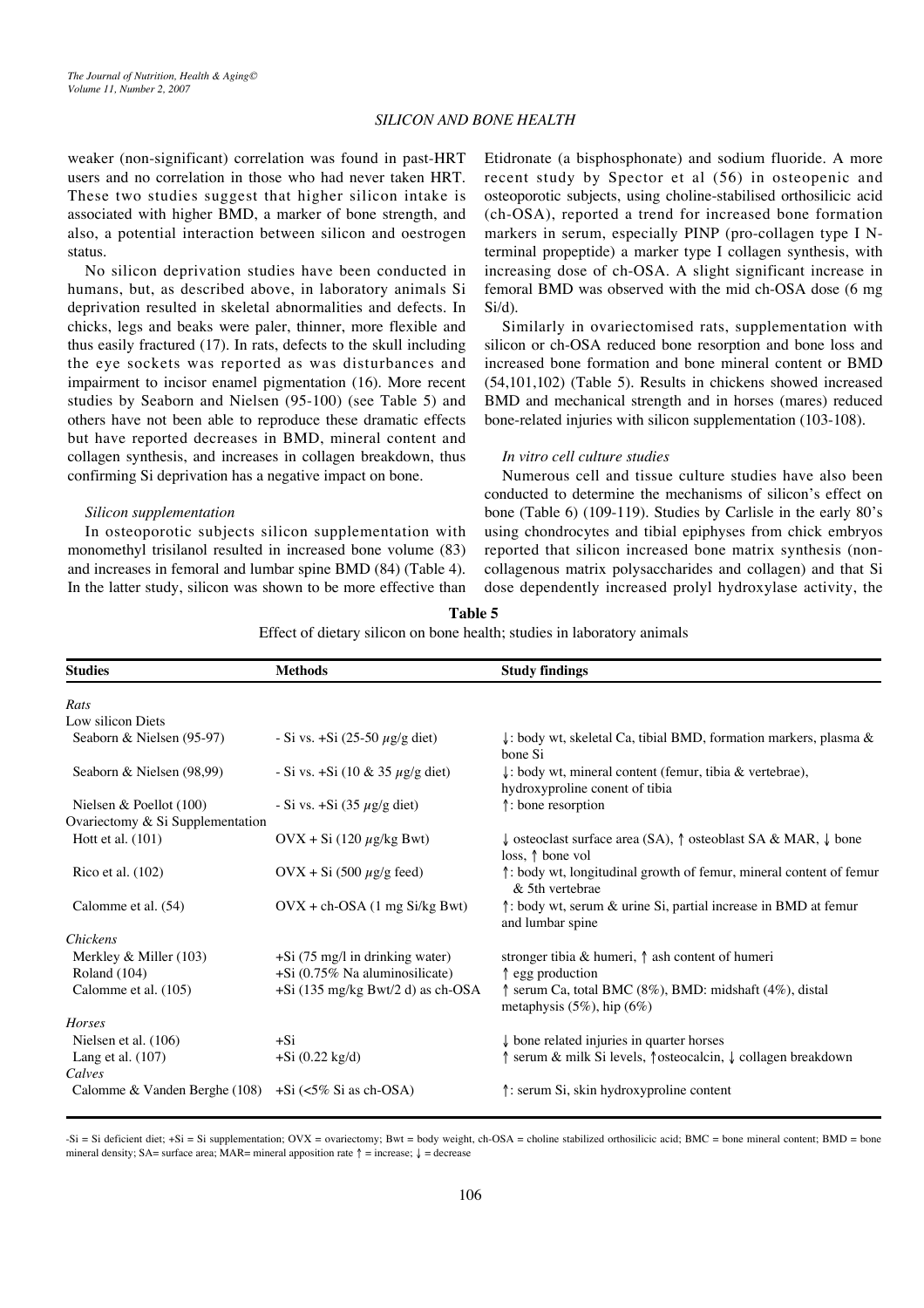enzyme involved in collagen synthesis (109-114). Recent studies with human osteoblast cells and zeolite A, an acid labile aluminosilicate, reported increased osteoblast proliferation, extracellular matrix synthesis, alkaline phosphatase (ALP) activity and osteocalcin synthesis (115-117). More recent studies using orthosilicic acid have also reported increases in type I collagen synthesis and cellular differentiation (118) and in addition increases in the mRNA of these proteins, suggesting potential involvement of Si in gene transcription (118, 119).

Thus tissue and cell culture studies have also suggested that silicon is involved in bone formation by increasing matrix synthesis and differentiation of osteoblast cells. Effects of silicon on bone resorption and osteoclast cell activity has not been well studied. Schutze et al (120) reported that zeolite A, but not separately its individual components (Si and Al), inhibited osteoclast activity (pit number and cathepsin B enzyme activity).

#### *Bone implants and cements*

Additional evidence of the involvement of silicon in bone is provided by in vivo and in vitro studies with silicon-containing implants and ceramics such as Si-substituted hydroxyapatites and BioglassTM. Such materials have been shown to bond much

better to bone than their non-silicon-containing counterparts due to the spontaneous formation of a biologically active apatite-like layer on their surface (121). Silica on these materials is said to undergo partial dissolution to form an amorphous Si layer and the dissolved Si has been implicated for the in vivo efficacy of these implants as it has been shown to be involved in gene upregulation, osteoblast proliferation and differentiation, type I collagen synthesis and apatite formation. One recent paper reported more ordered collagen fibrils and mature bone formation with Si-substituted hydroxyapatite (122).

# *Mechanisms*

Mechanisms are not clear but it has been suggested, based on the evidence above, that silicon is involved in bone formation through the synthesis and/or stabilization of collagen. Collagen has an important structural role in animals contributing to the architecture and resilience of bone and connective tissue. It is the most abundant protein in bone matrix conferring flexibility and, with elastin, is a major component of connective tissues which is found in skin, cartilage, tendons and arteries, for example. High levels of Si were found to be strongly bound to connective tissues and its components,

| <b>Studies</b>               | <b>Methods</b>                                                                         | <b>Study findings</b>                                                                                                 |
|------------------------------|----------------------------------------------------------------------------------------|-----------------------------------------------------------------------------------------------------------------------|
| <b>Chick Embryos</b>         |                                                                                        |                                                                                                                       |
| Carlisle & Alpenfels $(109)$ | Paired frontal bones (low $(6.6 \mu M)$ )<br>vs $2.2$ mM for $12$ d)                   | $\uparrow$ : dry weight (23%); collagen (43%), calcium content (14%), bone<br>matrix polysaccharide (60%; d 8)        |
| Carlisle & Alpenfels $(110)$ | Paired proximal & distal tibial<br>cartilaginous epiphyses (12 d)                      | ↑: dry weight (42%; d 8); collagen (60%; d 8) vs $\downarrow$ in low Si group,<br>matrix polysaccharides (63-140%)    |
| Carlisle & Garvey $(111)$    | Chondrocytes from epiphyses (18 d)                                                     | ↑: procollagen hydroxyproline (243%), matrix polysaccharide<br>$(152\%)$ – not due to cell proliferation              |
| Carlisle & Suchil (112)      | Paired tibial cartilaginous epiphyses<br>(12 d)                                        | ↑: dry weight (44%), cartilage (400%; d8), hexosamine, proline,<br>hydroxyproline & non-collagenous protein           |
| Carlisle & Alpenfels $(113)$ | Paired tibial cartilaginous epiphyses<br>(12d)                                         | $\uparrow$ : proline synthesis (11-16 fold) with Si,<br>$\downarrow$ : proline and hydroxyproline synthesis in low Si |
| Carlisle et al. (114)        | Prolyl hydroxylase from frontal bones<br>$(0.2, 0.5 \& 2 \text{ mM Si}; 8 \text{ d})$  | dose dependent increase in activity (5-10 fold)                                                                       |
| Human Osteoblast Cells       |                                                                                        |                                                                                                                       |
| Brady et al. $(115)$         | From trabecular bone & MG-63 cell<br>line (Zeolite A; 0.1-100 $\mu$ g/ml)              | $\uparrow$ : Cell proliferation (124-270%), ALP activity (144-310%)                                                   |
| Mills et al. $(116)$         | Zeolite A                                                                              | ↑: Cell proliferation & extra cellular matrix                                                                         |
| Keeting et al. (117)         | From trabecular bone (Zeolite A;<br>$0.1 - 100 \mu g/ml$                               | ↑: Cell proliferation (62%), ALP (50-100%), osteocalcin (100%)                                                        |
| Reffitt et al., $(118)$      | Cell lines (MG-63 $& HCC1$ ), bone                                                     | $\uparrow$ : type I collagen (40-80%), ALP activity (40%),                                                            |
|                              | marrow aspirates & dermal fibroblasts<br>$(10-50 \mu M)$ Si as OSA; 3 d)               | osteocalcin (40%), ALP mRNA & osteocalcin mRNA                                                                        |
| Arumugam et al. (119)        | Osteoblast cells extracted from<br>trabecular bone (5-50 $\mu$ M Si as OSA;<br>$20h$ ) | $\uparrow$ : mRNA type I collagen (2-2.5 fold)                                                                        |

**Table 6** Effect of dietary silicon on bone health: tissue and osteoblast cell culture studies

↑ = increase; ↓ = decrease; ALP= alkaline phosphatase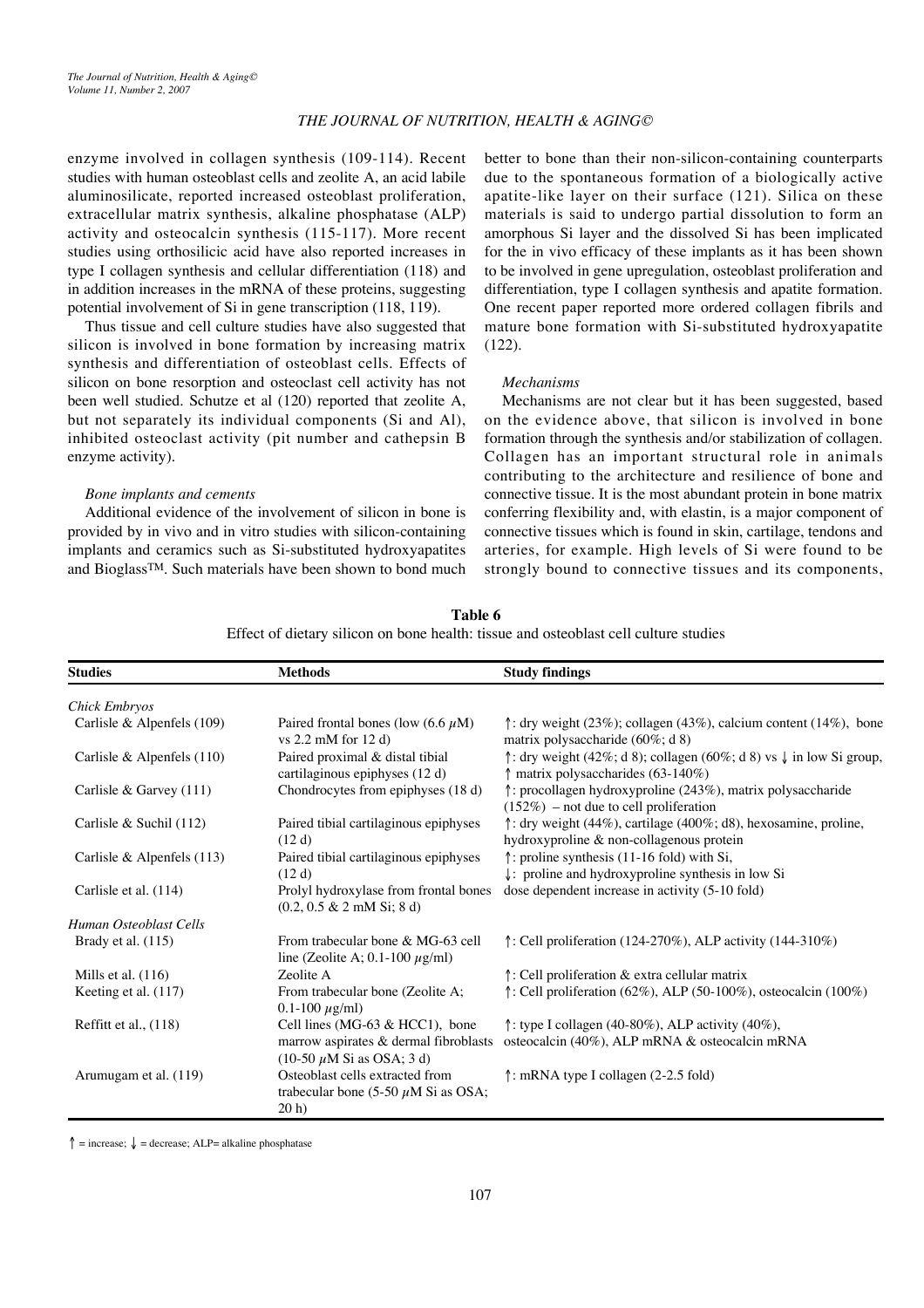namely glycoaminoglycans, polysaccharides and mucopolysaccharides (82) implying an integral role for Si. Quite how Si may be involved in collagen synthesis and or its stabilisation is still not established. It has been implicated in gene transcription of type I collagen gene, a cofactor for prolyl hydroxylase the enzyme involved in collagen synthesis, in the utilisation (i.e. gastrointestinal uptake and metabolism) of essential elements that are required for bone and collagen synthesis, such as copper (123), calcium and magnesium and in the scavenging and detoxifying toxic aluminium. Silicon has also been found at the mineralisation front of growing bone (18) suggesting also an involvement in early calcification/mineralization of bone matrix.

# **Toxicity**

The toxicity associated with the inhalation of particulate crystalline silica and silicates, such as quartz, and man-made fibrous silicates (e.g. asbestos) has been extensively studied as long-term exposure causes scarring of the lung, that may lead to reduced lung capacity, lung cancer, and the increased risk of tuberculosis and heart complications. These crystalline silicates are phagocytosed by macrophages that then release cytokines that attract and stimulate other immune cells including fibroblasts, which are responsible for the excessive production of collagen (fibrotic tissue) that is characteristic of silicosis (22).

Oral ingestion of crystalline or amorphous silica/silicates in the diet may also cause toxicity. The inflorescences of Steria italica (millet) promotes oesophageal cancer, while the seeds of the Phalaris family of grass (e.g. canary grass, Phalaris canariensis) promote skin tumours (42, 124, 125). Finely ground silicate minerals from eroded acid granite in drinking water has been linked to 'Endemic or Balkan Nephropathy', which is inflammation of the kidneys (interstitial nephritis), found in confine parts of the Balkans (Yugoslavia, Bulgaria and Romania) (63). Long-term use of high doses of silicate containing drugs, such as analgesics and antacids (magnesium trisilicates) could cause damage to the renal kidney tubules and lead to chronic interstitial nephritis (63). As noted previously, the high levels of silica in these drugs can lead to the formation of renal stones/calculi which are responsible for kidney damage. Formation of silica stones/calculi (urolithiasis) is also a common problem in cattle and sheep who ingest large quantities of silica daily, since grass consists of 2% silica by weight, and drink very little water (22, 37). However, ingestion of amorphous silica is not associated with toxicity in the rat (33).

Chronic haemodialysis patients are potentially at risk from the accumulation of silicon (73, 75, 81). The high silicon levels of these patients have been associated with nephropathy, neuropathy, chest disease, bone diseases and liver disease (73, 75, 81).

However for much of the population with normal renal

function the normal intake of dietary silicon from foods and water has not been associated with any known toxicity (33). There are no known symptoms or diseases of silicon excess or deficiency in humans.

#### **Conclusion**

Silicon is a major (naturally occurring) trace element in the human body derived predominantly from the diet. The intake and metabolism of which has only recently been determined. We ingest between 20-50 mg/day in the Western world, greater than two-fold our intake of iron and zinc and it is excreted in similar magnitude to calcium, suggesting more than a role as a 'ubiquitous contaminant'. Indeed accumulated evidence over the last 30 years suggests an important role in bone formation and bone and connective tissue health. Mechanisms are unclear but evidence exists of its involvement in collagen synthesis and/or its stabilization and in matrix mineralization. However much still remains to be understood on this potential biological role of silicon. Whether silicon has an essential role in man, as it has in lower animals also remains to be established. Establishment of a biological role for this element will have important implication for nutrition as a preventative measure, or Si containing supplements as a treatment, for bone and connective tissue diseases.

*Acknowledgements:* The Frances and Augustus Newman Foundation and the charitable foundation of the Institute of Brewing and Distilling for their support.

#### **References**

- 1. Osteoporosis: clinical guidelines for prevention and treatment. Royal College of Physicians of London (1999).
- 2. Sambrook P, Cooper C. Osteoporosis (Seminar). The Lancet 2006; 367:2010-2018.<br>Ralston S, H. Osteoporosis British Medical Journal 1997, 315, 469-315
- 3. Ralston, S. H. Osteoporosis. British Medical Journal, 1997, 315, 469-315.
- Rutherford, O.M. Bone density and physical activity. Proceedings of the Nutrition Society, (1997), 56, 967-975.
- 5. Eisman, J.A. Genetics, calcium intake and osteoporosis. Proceedings of the Nutrition Society, 1997;57:187-193.
- 6. Saltman, P.D.; Strause, L.G. The role of trace minerals in osteoporosis. Journal of the American College of Nutrition 1993;12(4):384-389.
- 7. Reid, D.M.; New, S.A. Nutritional influences on bone mass. Proceedings of the Nutrition Society 1997;56:977-987.
- 8. Dawson-Hughes, B. (Editorial) Osteoporosis treatment and calcium requirement. American Journal of Clinical Nutrition 1998;67:5-6.
- 9. Chapuy, M.C.; Meunier, P.J. (Review) Prevention and treatment of osteoporosis. Aging 1995;7(4):164-173.
- 10. Nieves, J.W.; Komar, L.; Cosman, F.; Lindsay, R. (Review Article) Calcium potentiates the effects of estrogen and calcitonin on bone mass: review and analysis. Journal of Clinical Nutrition 1998;67:18-24.
- 11. Francis RM, Anderson FH, Patel S, Sahota O, Van Staa TP. Calcium and vitamin D in the prevention of osteoporotic fractures. (Review) Q J Med 2006;99:355-363.
- 12. Robins, S.P.; New, S.A. Markers of bone turnover in relation to bone health (symposium on 'Nutritional aspects of bone'). Proceedings of the Nutrition Society 1997;56:903-914.
- 13. Relea, P.; Revilla, M.; Ripoll, E.; Arribas, I. Zinc, biochemical markers of nutrition, and type 1 osteoporosis. Age and ageing 1995;24:303-307.
- 14. Marie, P.J.; Hott, M. Short-term effects of fluoride and strontium on bone formation and resorption in the mouse. Metabolism: Clinical and Experimental, 1986;35(6):547-551.
- 15. Nielsen FH. Nutritional requirements for boron, silicon, vanadium, nickel, and arsenic: current knowledge and speculation. The FASEB Journal 1991;5:2661-2667.
- 16. Schwarz, K.; Milne, D.B. Growth promoting effects of silicon in rats. Nature 1972;239:333-334.
- 17. Carlisle, EM. Silicon: an essential element for the chick. Science 1972;178:619.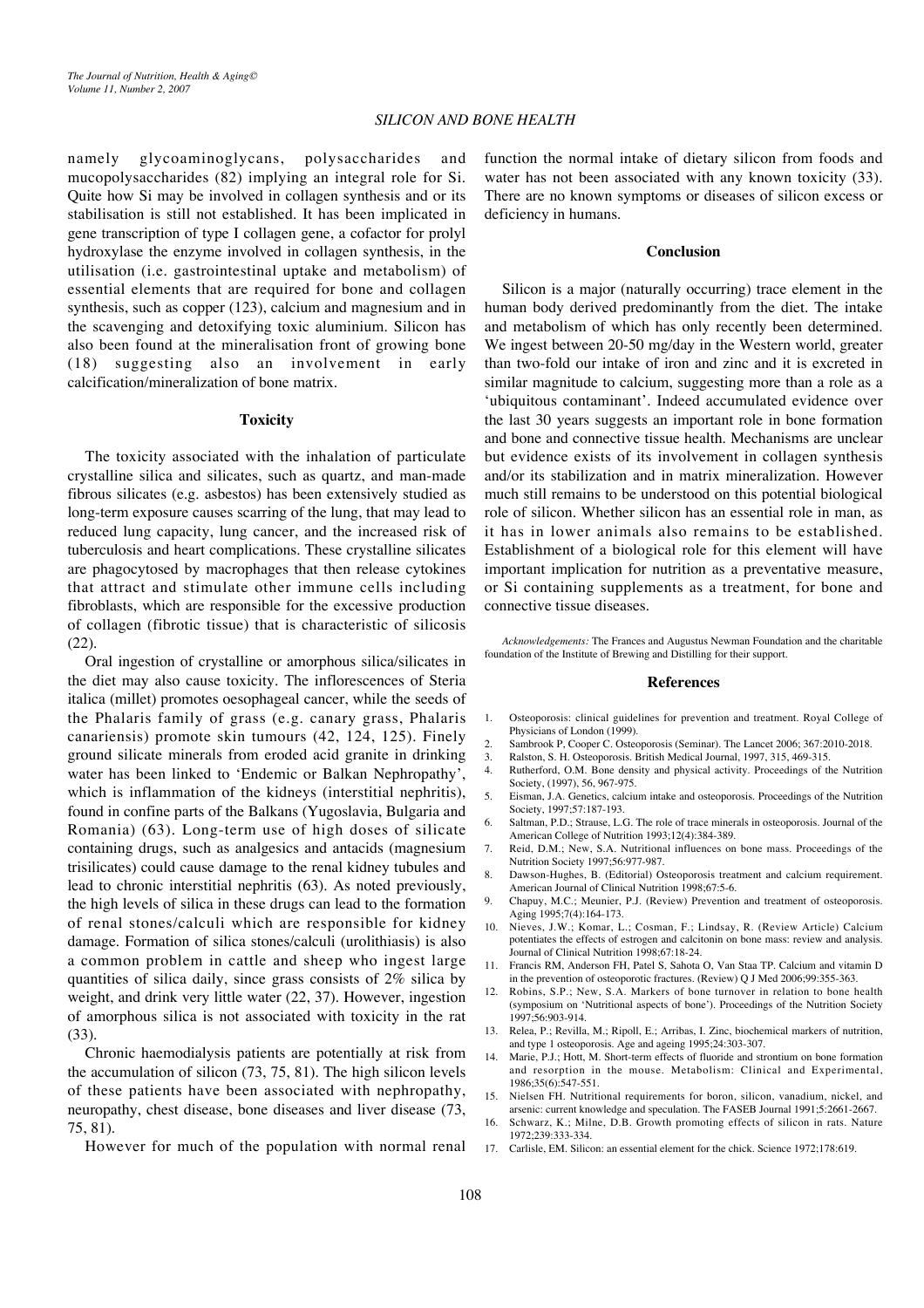- 18. Carlisle, E.M. Silicon as an essential trace element in animal nutrition. in Silicon Biochemistry Ciba Foundation Symposium 121, eds Evered, D. & O'Connor, M. John Wiley and Sons Ltd., Chichester. 1986, pp123-139
- 19. Exley C. Silicon in life: a bioinorganic solution to bioorganic essentiality. Journal of Inorganic Biochemistry 1998;69:139-144.
- Sjöberg S. Silica in aqueous environments. Journal of Non-Crystalline Solids 1996;196:51-57.
- 21. Klein C. Rocks, minerals, and a dusty world. In: Guthrie Jr GD, Mossman BT, eds. Reviews in Mineralogy Vol. 28. Health effects of mineral dust, Mineralogical Society of America. Washington DC: Bookcrafters Inc. 1993, p 8.
- Iler RK. The chemistry of silica. Solubility, polymerisation, colloid and surface properties, and biochemistry. New York: John Wiley & Sons. 1979.
- 23. Glasser LSD, Lachowski EE. Silicate species in solution. Part 1. Experimental observations. Journal of the Chemical Society, Dalton Transaction, 1980, pp 393- 398.
- 24. Glasser LSD. Sodium silicates. Chemistry in Britain, 1982, pp 36-40.
- 25. Kröger N, Deutzmann R, Sumper M. Polycationic peptides from diatom biosilica that direct silica nanosphere formation. Science 1999;286:1129-1132.
- 26. Cha JN, Shimizu K, Zhou Y, Christiansen SC, Chmelka BF, Stucky GD, Morse DE. Silicatein filaments and subunits from a marine sponge direct the polymerization of silica and silicones in vitro. Proceedings of the National Academy of Sciences USA 1999;96, 361-365.
- 27. Perry CC, Keeling-Tucker T. Biosilification: the role of the organic matrix in structure control. J Biol Inorg Chem 2000;5:537-550.
- 28. Kinrade SD, Balec RJ, Schach AS et al. The structure of aqueous pentaoxo silicon complexes with cis-1,2-dihydroxycyclopentane and furanoidic vicinal cis-diols. Dalton Transactions. 2004;21(20): 3241-3.
- 29. Kinrade SD, Del Nin JW, Schach AS, Stable five- and six-coordinated silicate anions in aqueous solution. Science 1999;285: 1542-1545.
- 30. Jugdaohsingh R, Anderson SH, Tucker KL, Elliott H, Kiel DP, Thompson RPH, Powell JJ. Dietary silicon intake and absorption. American Journal of Clinical Nutrition 2002;75: 887-893.
- 31. McNaughton SA, Bolton-Smith C, Mishra GD, Jugdaohsingh R, Powell JJ. Dietary silicon intake in post-menopausal women. Br J Nutr. 2005;94(5):813-7
- 32. Pennington JAT. Silicon in foods and diets. Food Additives and Contaminants, 1991;8:97-118.
- 33. Dietary reference intakes for vitamin A, vitamin K, boron, chromium, copper, iodine, iron, manganese, nickel, silicon, vanadium and zinc. National Academy of sciences. National Academy Press, Washington DC, USA. 2001.
- 34. Chen F, Cole P, Wen L et al. Estimates of trace element intakes in Chinese farmers. Community and International Nutrition 1994;124:196-201.
- 35. Anasuya A, Bapurao S, Paranjape PK. Fluoride and silicon intake in normal and endemic fluorotic areas. Journal of Trace Elements in Medicine and Biology 1996;10, 149-155.
- 36. Jugdaohsingh R, Tucker KL, Qiao N, Cupples LA, Kiel DP, Powell JJ. Silicon intake is a major dietary determinant of bone mineral density in men and pre-menopausal women of the Framingham Offspring Cohort. Journal Bone and Mineral Research, 2004;19:297–307.
- 37. Dobbie JW, Smith MJB. Silicate nephrotoxicity in the experimental animal: the missing factor in analgesic nephropathy. Scottish Medical Journal 1982;27, 10-16.
- 38. Birchall JD, Chappell JS. Aluminium, water chemistry, and Alzheimer's disease. The Lancet, 1989:953.
- 39. Taylor GA, Newens AJ, Edwardson JA, Kay DWK, Forster DP. Alzheimer's disease and the relationship between silicon and aluminium in water supplies in northen England. Journal of Epidemiology and Community Health 1995;49,323-328.
- 40. Parry R, Plowman D, Delves HT, Roberts NB, Birchall JD, Bellia JP, Davenport A, Ahmad R, Fahal I, Altman P. Silicon and aluminium interactions in haemodialysis patients. Nephrology Dialysis Transplantation 1998;13:1759-1762.
- 41. Roberts NB, Williams P. Silicon measurement in serum and urine by direct current plasma emission spectrometry. Clinical Chemistry 1990;36:1460-1465.
- 42. Bellia JP, Birchall JD, Roberts NB. Beer: a dietary source of silicon. The Lancet 1994;343:235.
- 43. Sangster AG, Hodson MJ. Silica in higher plants. In: Evered D, O'Connor M, eds. Silicon Biochemistry, Ciba Foundation Symposium 121. Chichester: John Wiley and Sons Ltd. 1986, pp 90-111.
- 44. Powell JJ, McNaughton SA, Jugdaohsingh R, Anderson S, Dear J, Khot F, Mowatt L, Gleason KL, Sykes M, Thompson RPH, Bolton-Smith C, Hodson MJ. A provisional database for the silicon content of foods in the United Kingdom. British Journal of Nutrition, 2005;94:804-812.
- 45. Schwarz K. Silicon, fibre, and atherosclerosis. The Lancet, 1977:pp 454-457.
- 46. Kelsay JL, Behall KM, Prather ES. Effect of fiber from fruits and vegetables on metabolic responses of human subjects. II. Calcium, magnesium, iron, and silicon balances. The American Journal of Clinical Nutrition 1979;32:1876-1880.
- 47. Sripanyakorn S, Jugdaohsingh R, Elliott H,Walker C, Mehta P, Shoukru S, Thompson RP, Powell JJ. The silicon content of beer and its bioavailability in healthy volunteers. British Journal of Nutrition 2004;91: 403-409.
- 48. Loeper J, Goy-Loeper J, Rozensztajn L, Fragny M. The antiatheromatous action of

silicon. Atherosclerosis 1979;33, 397-408.

- 49. Anonymous. Anticaking agents. Silicon dioxide and certain silicates. In: Toxicological evaluation of some food additives including anticaking agents, antimicrobials, antioxidants, emulsifiers and thickening agents. Geneva: World Health Organisation. 1974:pp 21-30.
- 50. Hanssen M, Marsden J. E for Additives. Glasgow: HarperCollins Publishers. 1987.<br>51. Oelmüller R. Grinschel B. Better storage and improved flow of powdered for
- 51. Oelmüller R, Grinschgl B. Better storage and improved flow of powdered food products. Food Technology International, pp 13-14.
- <sup>1</sup><br>Villota R, Hawkes JG. Food applications and the toxicological and nutritional implications of amorphous silicon dioxide. Critical Reviews in Food Science and Nutrition 1986;23, 289-321.
- 53. Calomme MR, Cos P, D'Haese PC, Vingerhoets R, Lamberts LV, De Broe ME, Van Hoorebeke C, Vanden Berghe DA. Absorption of silicon in healthy subjects. In: Collery P, Brätter P, Negretti de Brätter V, Khassanova L, Etienne J-C, eds. Metal Ions in Biology and Medicine, Volume 5. Paris: John Libbey Eurotext. 1998:pp 228- 232.
- 54. Calomme M, Geusens P, Demeester N, Behets GJ, D'Haese P, Sindambiwe JB, Van Hoof V, Vanden Berghe D. Partial prevention of long-term femoral bone loss in aged ovariectomized rats supplemented with choline-stabilized orthosilicic acid. Calcif Tissue Int. 2006;78(4):227-32.
- 55. Barel A, Calomme M, Timchenko A, De Paepe K, Demeester N, Rogiers V, Clarys P, Vanden Berghe D. Effect of oral intake of choline-stabilized orthosilicic acid on skin, nails and hair in women with photodamaged skin. Arch Dermatol Res. 2005;297(4):147-53.
- Spector TD, Calomme MR, Anderson S, Swaminathan R, Jugdaohsingh R, Vanden-Berge DA, Powell JJ. Effect of bone turnover and BMD of low dose oral silicon as an adjunct to calcium/vitamin D3 in a randomized placebo-controlled trial. Journal of Bone Mineral Research, 2005;20:S172.
- 57. Van Dyck K, Van Cauwenbergh R, Robberecht H, Deelstra H. Bioavailability of silicon from food and food supplements. Fresenius Journal of Analytical Chemistry 1999;363, 541-544.
- 58. Gore AY, Banker GS. Surface chemistry of colloidal silica and a possible application to stabilize aspirin in solid matrixes. Journal of Pharmaceutical Sciences 1979;68:197-202.
- Bradley SG, Munson AE, McCay JA, Brown RD, Musgrove DL, Wilson S, Stern M, Luster MI, White KL Jr. Subchronic 10 day immunotoxicity of polydimethylsiloxane (silicone) fluid, gel and elastomer and polyurethane disks in female B6C3F1 mice. Drug and Chemical Toxicology 1994;17:175-220.
- Ligthelm AJ, Butow KW, Weber A. Silica granuloma of a lymph node. International Journal of Oral and Maxillofacial Surgery 1988;17:352-353.
- 61. Jugdaohsingh R. PhD thesis: Soluble silica and aluminium bioavailability.1999. University of London.
- 62. Reffitt, D.M.; Jugdoahsingh, R.; Thompson, R.P.H.; Powell J.J. Silicic acid: its gastrointestinal uptake and urinary excretion in man and effects on aluminium excretion. Journal of Inorganic Biochemistry 1999;76: 141-147.
- 63. Dobbie JW, Smith MJB. Urinary and serum silicon in normal and uraemic individuals. In: Evered D, O'Connor M, eds. Silicon Biochemistry, Ciba Foundation Symposium 121. Chichester: John Wiley and Sons Ltd. 1986;pp 194-208.
- Jugdaohsingh R, Reffitt DM, Oldham C, Day JP, Fifield LK, Thompson RP, Powell JJ. Oligomeric but not monomeric silica prevents aluminum absorption in humans. Am J Clin Nutr. 2000;71(4):944-9.
- 65. Cefali EA, Nolan JC, McConnell WR, Walters DL. Pharmacokinetic study of Zeolite A, sodium aluminosilicate, magnesium silicate and aluminum hydroxide in dogs. Pharmaceutical Research 1995;12:270-274.
- 66. Popplewell JF, King SJ, Day JP, Ackrill P, Fifield LK, Cresswell RG, Tada di- ML, Lui K. Kinetics of uptake and elimination of silicic acid by a human subject: A novel application of 32Si and accelerator mass spectrometry. Journal of Inorganic Biochemistry 1998;69:177-180.
- 67. Bellia JP, Birchall JD, Roberts NB. The role of silicic acid in the renal excretion of aluminium. Annals of Clinical and Laboratory Science 1996;26:227-233.
- 68. Carlisle EM. Silicon overdose in man. Nutrition Reviews 1982;40:208-209.
- 69. Nielsen FH. Possible future implication of nickel, arsenic, silicon, vanadium, and other ultratrace elements in human nutrition. In: Prasad AS, ed. Current Topics in Nutrition and Disease, Vol. 6, Clinical, Biochemical, and Nutritional aspects of Trace Elements. New York: Alan R. Liss, Inc. 1982: pp 380-397.
- 70. Sanz-Medel A, Fairman B, Wróbel K. Aluminium and silicon speciation in biological materials of clinical relevance. In: Caroli S, ed. Element Speciation in Bioinorganic Chemistry, Chemical Analysis Series, Vol 135. Chichester: John Wiley and Sons Ltd. 1996: pp 223-254.
- 71. Berlyne GM, Adler AJ, Ferran N, Bennett S, Holt J. Silicon metabolism I: some aspects of renal silicon handling in normal man. Nephron 1986;43:5-9.
- 72. Charnot Y, Pérès G. Modification de l'absorption et du métabolisme tissulaire du silicium en relation âvec l'age, le sehe et diverses glandes endocrines. Lyon Medicine 1971;13:85.
- 73. D'Haese PC, Shaheen FA, Huraid SO, Djukanovic L, Polenakovic MH, Spasovski G, Shikole A, Schurgers ML, Daneels RF, Lamberts LV, Van Landeghem GF, De Broe ME. Increased silicon levels in dialysis patients due to high silicon content in the